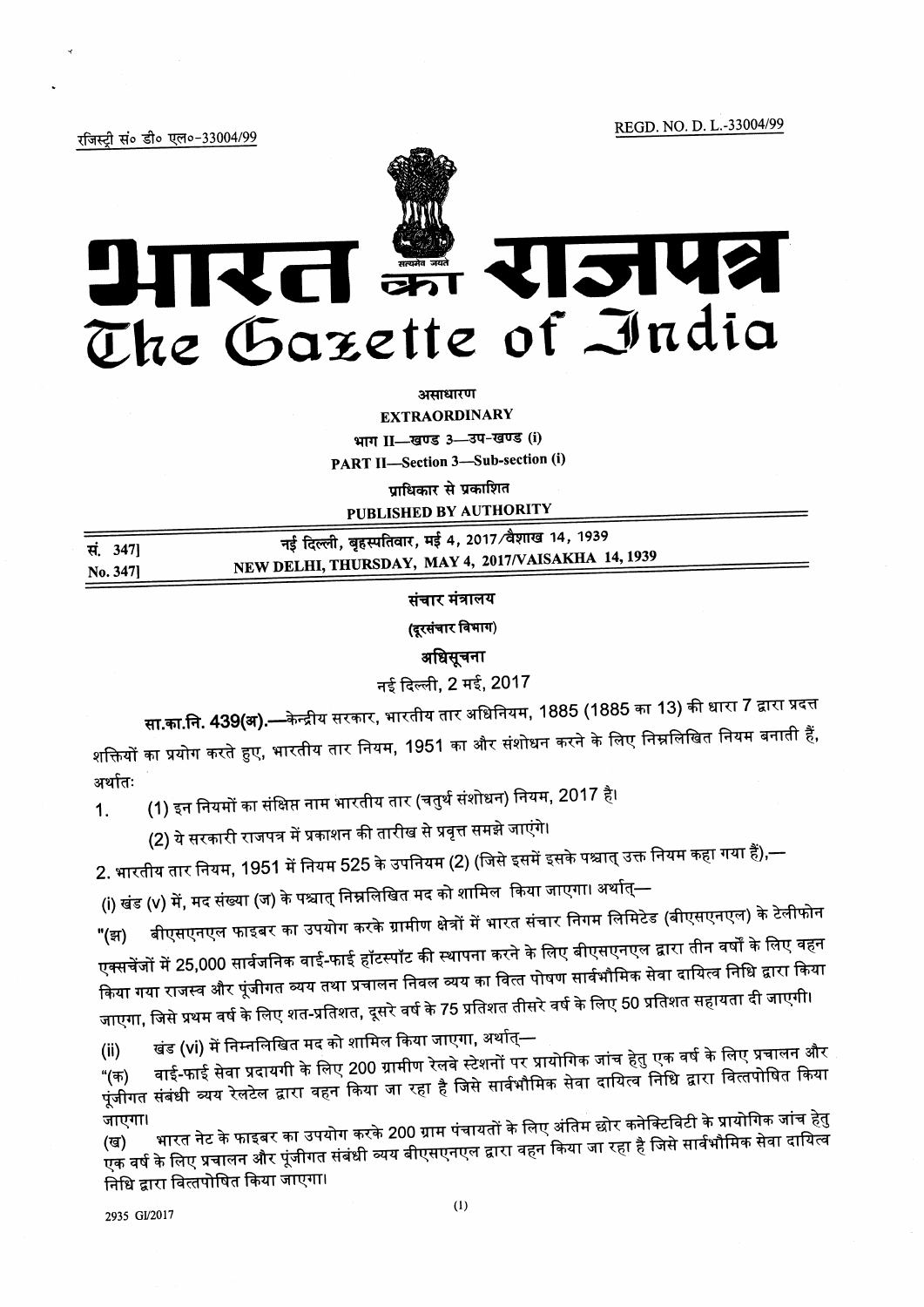[PART II-SEC.  $3(i)$ ]

 $\overline{c}$ 

THE GAZETTE OF INDIA :EXTRAORDINARY [PART II—SEC. 3(1)]<br>भारत नेट के फाबइर का उपयोग करके 50 ग्राम पंचायातों में वाई-फाई कनेक्टिविटी के प्रायोगिक जांच हेतु आठ े ''<br>माह के लिए प्रचालन और पूंजीगत संबंधी व्यय भारतीय प्रौद्योगिकी संस्थान (आईआईटी) मुम्**बई द्वारा वहन किया जा रहा है**<br>जिसे सार्वभौमिक सेवा दायित्व निधि द्वारा वित्तपोषित किया जाएगा।"<br>(iii) उक्त नियमों के नियम 526 मे जिसे सार्वभौमिक सेवा दायित्व निधि द्वारा वित्तपोषित किया जाएगा।"

और (झ) और खंड (vi) की मद (क), (ख) और (ग)" शब्दों, कोष्ठकों और अक्षर रखा जाएगा।  $(iii)$ 

[फा. सं. 30-180/2016-बीबी-यूएसओएफ] अमित यादव, संयुक्त सचिव (प्रशासन), दूरसंचार विभाग

f <mark>टिप्पणी:</mark> मुख्य नियम डाक एवं तार पुस्तिका खंड 1, विधायी अधिनियमन, भाग-2, संस्करण में प्रकाशित किए गए थे और<br>हिप्पणी: मुख्य नियम डाक एवं तार पुस्तिका खंड 1, विधायी अधिनियमन, भाग-2, संस्करण में प्रकाशित किए गण्ड

|     |     | तत्पश्चात् निम्नलिखित द्वारा सशाावित गण्ड गड पर | 37         |    | सा.का.नि.  865(अ), दिनांक 29 सितम्बर, 1989       |
|-----|-----|-------------------------------------------------|------------|----|--------------------------------------------------|
| 1.  |     | सा.का.नि. 190, दिनांक 18 फरवरी, 1984            | 38         |    | सा.का.नि.  413(अ), दिनांक 29 मार्च, 1990         |
| 2.  |     | सा.का.नि.  386, दिनांक 22 मई, 1984              | 39         |    | सा.का.नि.  574(अ), दिनांक 15 जून, 1990           |
| 3.  |     | सा.का.नि. 387(अ), दिनांक 22 मई, 1984            | 40         |    | सा.का.नि. 933(अ), दिनांक 03 दिसम्बर, 1990        |
| 4.  |     | सा.का.नि. 679, दिनांक 30 जून, 1984              | 41.        |    | सा.का.नि. 985(अ), दिनांक 20 दिसम्बर, 1990        |
| 5.  |     | सा.का.नि.  428, दिनांक 27 अप्रैल,  1985         | 42.        |    | सा.का.नि.  74(अ), दिनांक 18 जनवरी, 1991          |
| 6.  |     | सा.का.नि. 729, दिनांक 03 अगस्त, 1985            | 43.        |    | सा.का.नि.  237(अ), दिनांक 25 अप्रैल, 1991        |
| 7.  |     | सा.का.नि. 982, दिनांक 19 अक्तूबर, 1986          | 44.        |    | सा.का.नि.  251(अ), दिनांक 02 मई, 1991            |
| 8.  |     | सा.का.नि.  553 (अ), दिनांक 27 मार्च, 1986       | 45.        |    | सा.का.नि.  543(अ), दिनांक 21 मई, 1992            |
| 9.  |     | सा.का.नि.  314, दिनांक 26 अप्रैल, 1986          | 46.        |    | सा.का.नि.  560(अ), दिनांक 26 मई, 1992            |
| 10. |     | सा.का.नि. 566, दिनांक 26 जुलाई, 1986            | 47.        |    | सा.का.नि.  587(अ), दिनांक 10 जून, 1992           |
| 11. |     | सा.का.नि. 953(अ), दिनांक 23 जुलाई, 1986         | 48.        |    | सा.का.नि.  730(अ), दिनांक 19 अगस्त, 1992         |
| 12. |     | सा.का.नि. 1121(अ), दिनांक 1 अक्तूबर, 1986       | 49.        |    | सा.का.नि.  830(अ), दिनांक 28 अक्तूबर, 1992       |
| 13. |     | सा.का.नि. 1167(अ), दिनांक 28 अक्तूबर, 1986      | 50.        |    | सा.का.नि.  62(अ), दिनांक 11 फरवरी, 1993          |
| 14. |     | सा.का.नि.  1237(अ), दिनांक 28 नवम्बर, 1986      | 51.        |    | सा.का.नि.  80(अ), दिनांक 06 फरवरी, 1993          |
|     | 15. | सा.का.नि. 49, दिनांक 17 जनवरी, 1987             | 52.        |    | सा.का.नि.  384(अ), दिनांक 27 अप्रैल, 1993        |
|     | 16. | सा.का.नि. 112(अ), दिनांक 25 फरवरी, 1987         | 53.        |    | सा.का.नि.  387(अ), दिनांक 28 अप्रैल, 1993        |
|     | 17. | सा.का.नि. 377(अ), दिनांक 09 अप्रैल, 1987        | 54.        |    | सा.का.नि.  220(अ), दिनांक 26 मार्च, 2004         |
|     | 18. | सा.का.नि. 674(अ), दिनांक 27 जुलाई, 1987         | 55.        |    | सा.का.नि.  713(अ), दिनांक 17 नवम्बर, 2006        |
|     | 19. | सा.का.नि. 719(अ), दिनांक 18 अगस्त, 1987         | 56.        |    | सा.का.नि.  193(अ), दिनांक 01 मार्च, 2007         |
|     | 20. | सा.का.नि. 837(अ), दिनांक 5 अक्तूबर, 1987        | 57.        |    | सा.का.नि.  547(अ), दिनांक 18 जुलाई, 2008         |
|     | 21. | सा.का.नि. 989(अ), दिनांक 17 दिसम्बर, 1987       | 58.        |    | सा.का.नि.  49(अ), दिनांक 27 जनवरी, 2010          |
|     | 22. | सा.का.नि. 337(अ), दिनांक 11 मार्च, 1988         | 59.        |    | सा.का.नि.  279(अ), दिनांक 31 मार्च, 2010         |
|     | 23. | सा.का.नि. 361(अ), दिनांक 201 मार्च, 1988        | 60.        |    | सा.का.नि. 256(अ), दिनांक 27 मार्च, 2012          |
|     | 24. | सा.का.नि. 626(अ), दिनांक 17 मई.,1988            | 61.        |    | सा.का.नि.  412(अ), दिनांक 29 मई, 2012            |
|     | 25. | सा.का.नि. 660(अ), दिनांक 31 मई, 1988            |            |    | सा.का.नि. 368(अ), दिनांक 07 जून, 2013            |
|     | 26. | सा.का.नि. 693(अ), दिनांक 10 जून, 1988           | 62.        |    | सा.का.नि.  506(अ), दिनांक 24 जुलाई, 2013         |
|     | 27. | सा.का.नि. 734(अ),  दिनांक 24 जून, 1988          | 63.<br>64. |    | सा.का.नि. 18, दिनांक 28 जनवरी, 2014              |
|     | 28. | सा.का.नि. 606, दिनांक 14 जुलाई, 1988            | 65.        |    | सा.का.नि. 912(अ), दिनांक 23 दिसम्बर, 2015        |
|     | 29. | सा.का.नि. 812(अ), दिनांक 26 जुलाई, 1988         | 66         |    | सा.का.नि. 653(अ), दिनांक 25 अगस्त, 2015          |
|     | 30. | सा.का.नि. 888(अ), दिनांक 01 सितम्बर, 1988       | 67         |    | सा.का.नि.  241, दिनांक 10 दिसम्बर, 2015          |
|     | 31. | सा.का.नि. 907(अ), दिनांक 07 सितम्बर, 1988       | 68         |    | सा.का.नि.  297(अ), दिनांक 28 मार्च, 2017         |
|     | 32. | सा.का.नि. 916(अ), दिनांक 09 सितम्बर, 1988       |            | 69 | सा.का.नि.  314(अ), दिनांक 31 मार्च, 2017         |
|     | 33. | सा.का.नि. 1054, दिनांक 2 नवम्बर, 1988           |            | 70 | सा.का.नि. 406 (अ) दिनांक 20 अप्रैल <b>, 2017</b> |
|     | 34. | सा.का.नि. 179,  दिनांक 18 मार्च,  1989          |            |    |                                                  |
|     | 35. | सा.का.नि.  358(अ), दिनांक 15 मार्च, 1989        |            |    |                                                  |
|     | 36. | सा.का.नि.  622(अ), दिनांक 15 जून, 1989          |            |    |                                                  |
|     |     |                                                 |            |    |                                                  |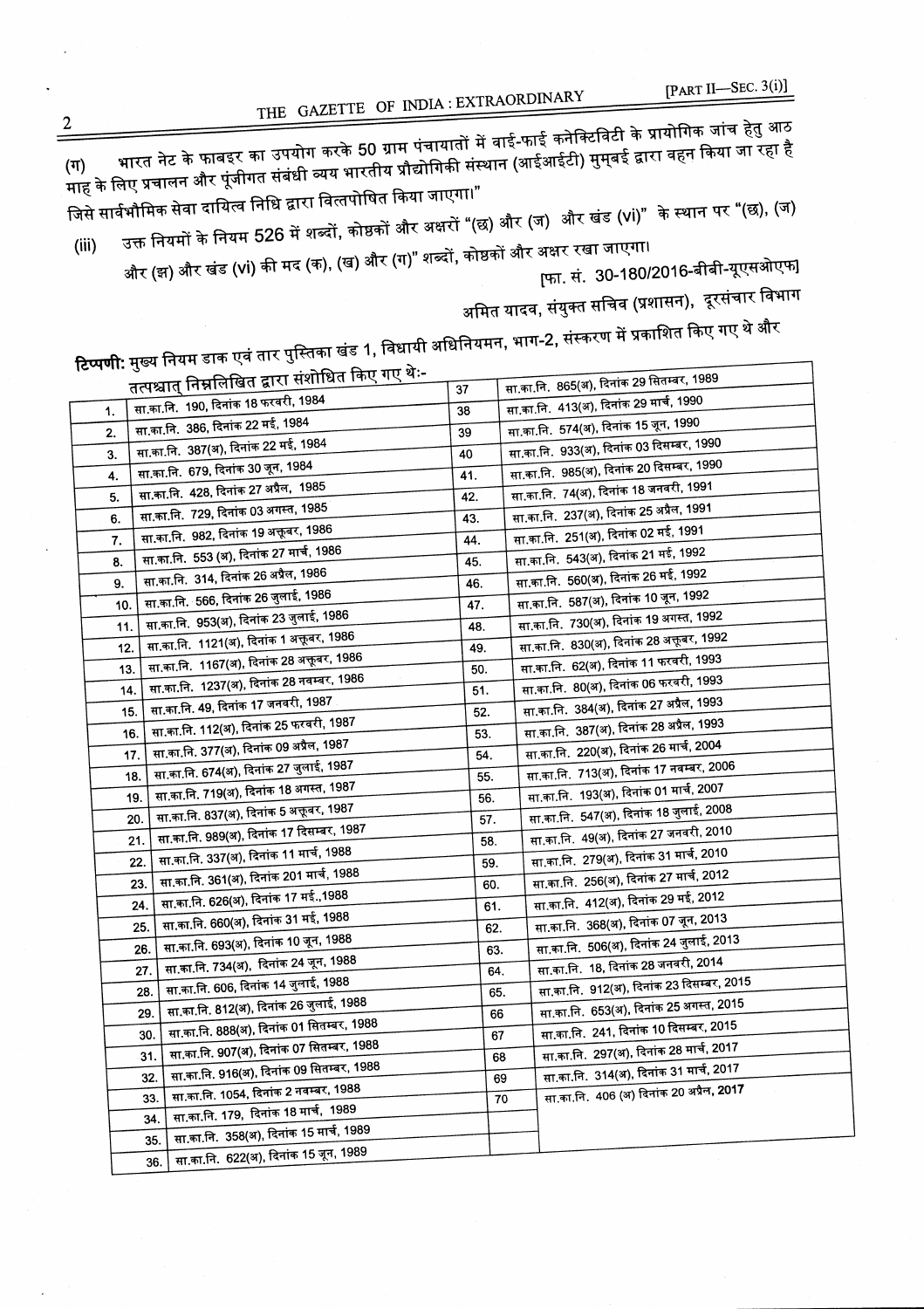#### MINISTRY OF COMMUNICATIONS

#### (Department of Telecommunications)

## **NOTIFICATION**

## NewDelhi, the 2nd May,2017

G.S.R. 439(E).-In exercise of the powers conferred by section 7 of the Indian Telegraph Act, 1885 (13 of 1885), the Central Govemment hereby makes the following rules further to amend the Indian Telegraph Rules, 1951, namely:-

l. (1) These rules may be called the Indian Telegraph (fourth Amendment) Rules, 2017.

(2) They shall come into force on the date of their publication in the Official Gazette.

2. In the Indian Telegraph Rules, 1951, in rule 525, in sub-rule (2), (herein after referred to as the said rules) -

(i) in clause (v), after item (h), the following items shall be inserted, namely:-

"(i) For setting up of 25,000 Public Wi-Fi hotspots at Telephone Exchanges of Bharat Sanchar Nigam Limited (BSNL) in rural areas using BSNL Fibre, the Capital Expenditure and Operational Expenditure net of revenue for three years incurred by BSNL shall be funded by the Universal Service Obligation Fund (USOF) and the support for Operational Expenditure net of revenue shall be hundred percent for first year, seventy five percent for second year and fifty percent for third year.

(ii) In clause (vi), the following items shall be inserted, namely:-

\*(a) To pilot test Wi-Fi service delivery model at 200 rural Railway Stations, Capital Expenditure and Operational Expenditure for one year incurred by RailTel shall be funded by the Universal Service Obligation Fund (USOF).

(b) To pilot test last mile connectivity on Wi-Fi at 200 Gram Panchayats using BharatNet Fibre' Capital Expenditure and Operational Expenditure for one year incurred by Bharat Sanchar Nigam Limited (BSNL) shall be funded by the Universal Service Obligation Fund (USOF).

(c) To pilot test Wi-Fi connectivity in 50 Gram Panchayats using BharatNet Fibre, Capital Expenditure and Operational Expenditue for eight months incurred by Indian Institute of Technology (IIT), Bombay shall be funded by the Universal Service Obligation Fund (USOF).";

(iii) In the said rules, in rale 526, for the words, brackets and letters " (g) and (h) of clause (v) and clause (vi)", the words brackets and letters " (g), (h), and (i) of clause (v) and items (a), (b) and (c) of clause (vi)" shall be substituted.

[F. No.30-180/2016-BB-USOF]

AMIT YADAV, Jt. Secy. (Admin), Department of Telecommunications

Note: The principal rules were published in the Post and Telegraph Manual Volume I, Legislative Enactments, Part II, Edition and subsequently amended vide notification numbers -

1. G.S.R. 190, dated the 18th February, 1984;

2. G.S.R. 386, dated the22nd May, 1984;

3. G.S.R. 387(E), dated the 22nd May, 1984;

- 4. G.S.R. 679, dated the 30th June, 1984;
- 5. G.S.R. 428, dated the 27th April, 1985;
- 6. G.S.R 729, dated the 3rd August, 1985;
- 7. G.S.R. 982, dated the 19th October, 1986;
- 8. G.S.R. 553(E), dated the 27th March, 1986;
- 9. G.S.R. 3l4,dated the 26th April, 1986;
- 10. G.S.R. 566, dated the 26th July, 1986;
- <sup>I</sup>l. G.S.R. 953(E), dated the 23rd July, 1986;
- 12. G.S.R. ll2l (E), dated the lst October, 1986;
- 13. G.S.R. I167(E), dated the 28th October, 1986;
- 14. G.S.R. 1237(E), dated the 28th November, 1986;
- 15. G.S.R. 49, dated the 17th January, 1987;
- 16. G.S.R. I l2(E), dated the 25th February,1987;